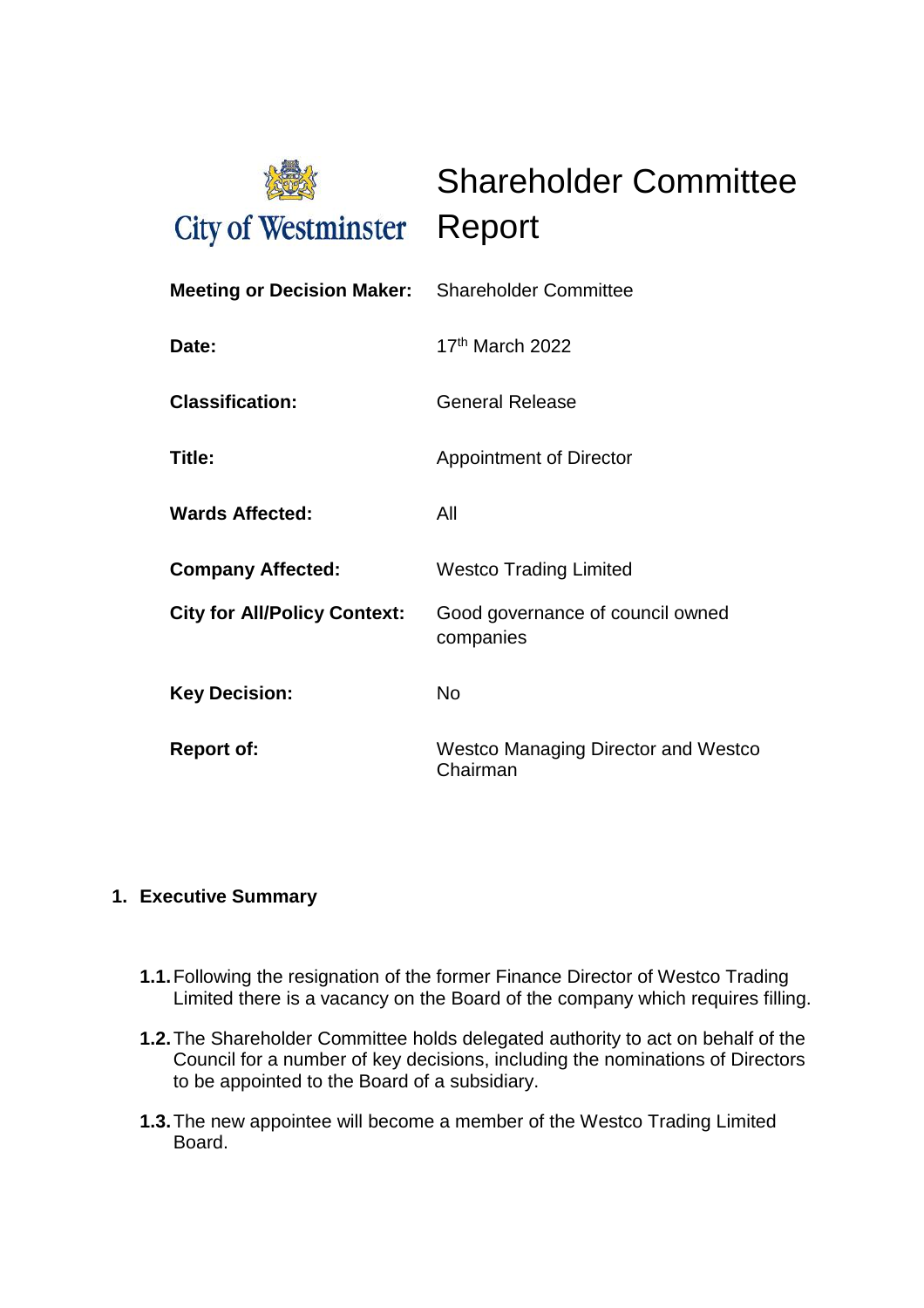### 2. **Recommendations**

2.1.It is recommended that:

- Lyndsey Gamble, Strategic Finance Manager, Strategic Projects and Commercial Lead at Westminster City Council is appointed as a Board member of Westco Trading Limited
- The Company is instructed to make the necessary entries in the statutory books of the Company and to make the necessary filings at Companies House.

#### **3. Reasons for Decision**

**3.1.**There is currently a vacancy within the Westco Trading Limited Board. The nominee's knowledge and experience in the area of finance will ensure continued input and oversight with regard to the financial position of the company.

#### **4. Financial Implications**

4.1. None – Directors are not remunerated or compensated for undertaking these roles.

#### **5. Legal Implications**

- 5.1. The authority for the Shareholder Committee to nominate directors to the boards of the council's wholly owned companies was delegated by decision of Cabinet on 12 July 2021.
- 5.2. Westco Trading Limited's ("Westco") articles of association stipulate that the holder of the A Shares in Westco (i.e. the City Council) has the sole right to appoint directors and has the right to remove and / or replace such directors on 5 working days' notice to the company
- 5.3. Training should be provided to the director so as to ensure conflicts of interest are understood and managed appropriately and that the individual appointed understands and is able to comply with their statutory duties under the Companies Act 2006 and associated legislation.

#### **6. Carbon Impact**

6.1. There are no direct carbon implications from the appointment of an existing council employee to the Board of Westco Trading Limited.